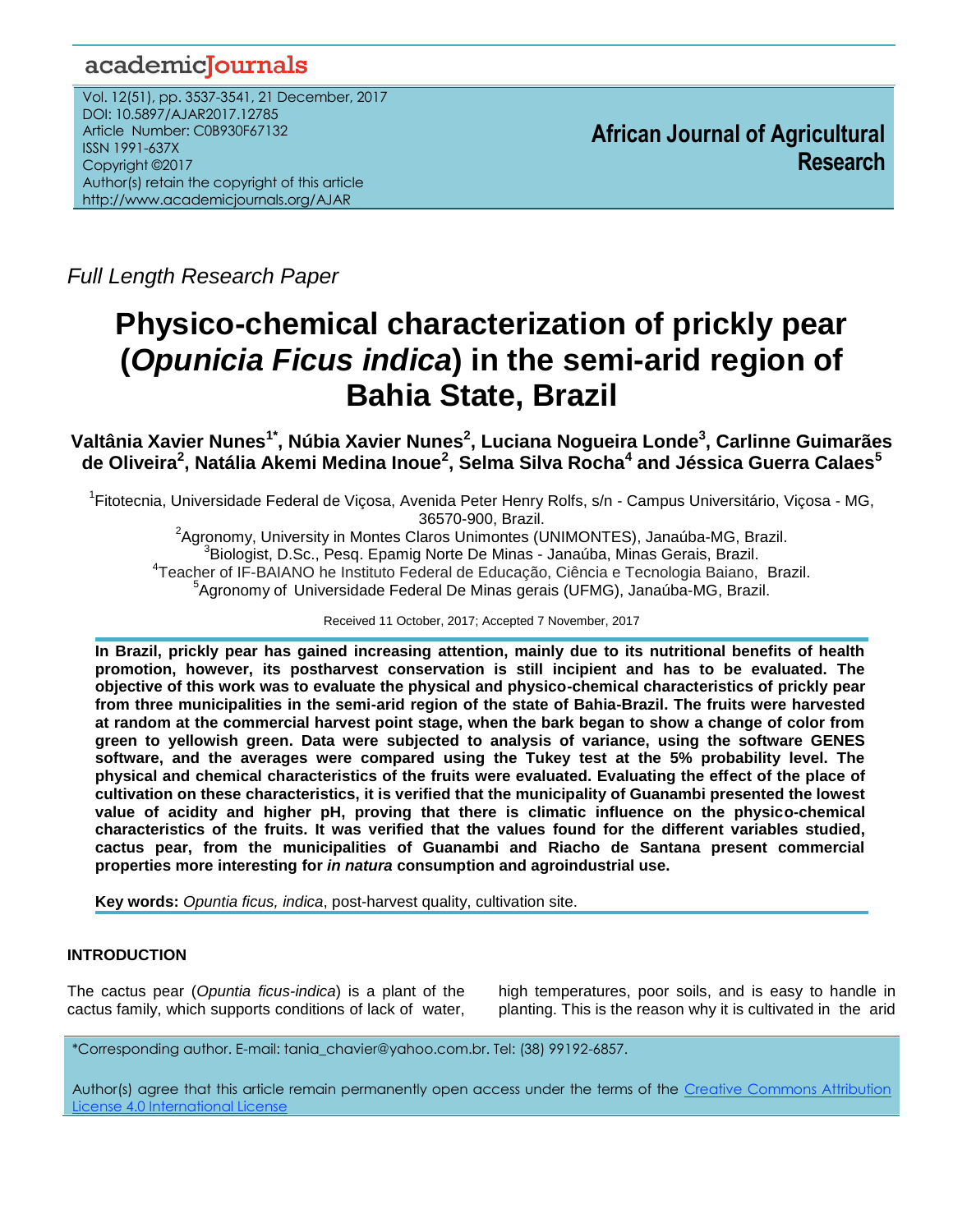and semi-arid regions with the purpose of being used to feed livestock during periods of drought (Almeida et al., 2013).

In the northeast of Brazil, the cactus pear is mainly cultivated for feeding of animals. In the meantime, this cactus is the fruit known as the prickly pear, whose fruit is an oval berry with sweet and juicy pulp. It has high nutritional value, presenting in its composition fibers, soluble carbohydrates, vitamins (mainly A and C), calcium and magnesium (Yahia and Jacobo, 2011). In addition, it has the possibility of being explored for its medicinal properties, demonstrating several activities, including antioxidant (Zhong et al., 2010) and antiinflammatory (Galati et al., 2003), and is a promising fruit with respect to the production of functional foods and nutraceuticals, because it has important compounds for humans. Based on this, prickly pear stands as one of the resources with great potential to add value and increase income and quality of life for the population of the Brazilian semi-arid region.

Although, the cactus pear is commonly cultivated for animal feed, its fruit is still little explored and valued, perhaps because it is considered as exotic fruit and with small spines. This fruit has not yet gained great space in the Brazilian market, due to the lack of knowledge on its potentialities (Almeida et al., 2013). Thus, the realization and dissemination of studies may serve for future research and stimulation of the production and consumption of still-consumed prickly pear in the country.

The physical and physicochemical characteristics of the fruits are influenced by soil and climatic conditions, cultural practices, harvesting period, genetic constitution, stage of maturation and postharvest treatment, among others (Nascimento et al., 2014). These characteristics are factors of quality and fundamental importance for subsidies related to the handling and packaging and for the elaboration of industrialized products (Chitarra and Chitarra, 2005). On the other hand, the physical characterization of the fruits has great importance with determination of the genetic variability of a species that can subsidize genetic breeding programs, as well as its relation with the environmental factors (Carvalho et al., 2003).

Thus, the objective of this work was to evaluate the physical and physicochemical characteristics of prickly pear from three municipalities in the semi-arid region of the state of Bahia.

#### **MATERIALS AND METHODS**

The fruits used in this work were *Opuntia fícus indica*, 3-year-old "Gigante" Cv, in properties of small farmers located in three municipalities in the semi-arid region of the state of Bahia, Guanambi, located in the Southwest region of Bahia, totally covered by the drought polygon, semi-arid climatic type, with geographic coordinates of south latitude 14° 13 '24 "and longitude 42° 46' 53" W, altitude 530 m; annual average temperature of

23.6°C and 720 mm annual average rainfall. Pindaí is located in the southwestern region of Bahia, with semi-arid climatic type, geographical coordinates with south latitude of 14° 29 '33 "and longitude 42° 41' 14" W, altitude 610 m. The average annual temperature in Pindaí is 23.1°C. The average annual rainfall is 688 mm. And Riacho de Santana, is located in the southwestern region of Bahia, semi-arid climatic type, with geographical coordinates: south latitude 13°36 '33 "and longitude: 42° 56' 20" W, altitude 627 m, with average temperature of 23.3°C and 852 mm of annual average rainfall.

The fruits were harvested in the month of March 2012, at random, at the commercial harvest point stage, when the bark began to show color change, from green to yellowish green. After being harvested, they were taken to the Food Analysis Laboratory of the Federal Institute of Bahia, Guanambi Campus for physical and chemical analysis. In the laboratory, the spines were removed with the aid of a soft sponge, washed and selected, those that presented some types of injury were discarded. Afterwards they were separated into 10 lots of 5 fruits each, totaling 50 fruits per municipality.

Separation of the bark, pulp and seeds was performed manually using knife, spoon and fine mesh stainless steel sieve. The fruits were submitted for physical determinations: length, diameter, flesh firmness, peel color, bark thickness, number of seeds, fruit weight, bark weight, pulp weight and pulp/bark ratio. Measurements of longitudinal length and diameter (cm), was determined by means of direct measurements, with the aid of a caliper, placing it in a perpendicular position and parallel to the axes of the fruit; the mass (g) was determined by individual weighing of each fruit on a digital analytical scale; firmness of the whole fruit with bark, was determined individually in two distinct points of the equatorial region in the whole fruit with digital dynamometer (N), the coloration was realized by means of a Color Flex 45/0 (2200) colorimeter, stdzMode: 45/0 with reading direct reflectance of the coordinates L\* (brightness) a\* (red or green tint) and b\* (yellow or blue tint) of the Hunterlab Universal Software system. From the values of L\*, a\* and b\*, the angle hue (°h\*), number of seeds by individual counting in each fruit and the fruit pulp/peel ratio were calculated by direct weighing in an analytical balance for the average evaluation of fruit weight, as well as the proportions of pulp and peel.

The pulp was analyzed for the physico-chemical characteristics: pH, titratable acidity, soluble solids and SS/AT ratio following the methodologies described in the Adolfo Lutz Institute's Manual of Analyzes (IAL, 2008). The pH was was measured by direct measurement in potentiometer of bench, with glass membrane electrode calibrated with pH 4.0 and 7.0 solutions; titratable acidity was determined by titration with 0.1 N sodium hydroxide using 1% phenolphthalein as indicator, and the results were expressed as % citric acid; soluble solids was determined by direct reading in digital refractometer and the results expressed in °Brix, the SS/AT ratio is the soluble solids value divided by the titratable acidity and the result expressed in pure number with two decimal places.

The experiment was conducted using a completely randomized design, with ten replicates and five fruits per experimental unit, three treatments (municipalities). The data were subjected to analysis of variance using the software GENES software, and the averages were compared using the Tukey test at the 5% probability level (Cruz, 2001).

#### **RESULTS AND DISCUSSION**

The values of the physical and physico-chemical components of the fruits from the municipalities of Guanambi, Pindaí and Riacho de Santana are presented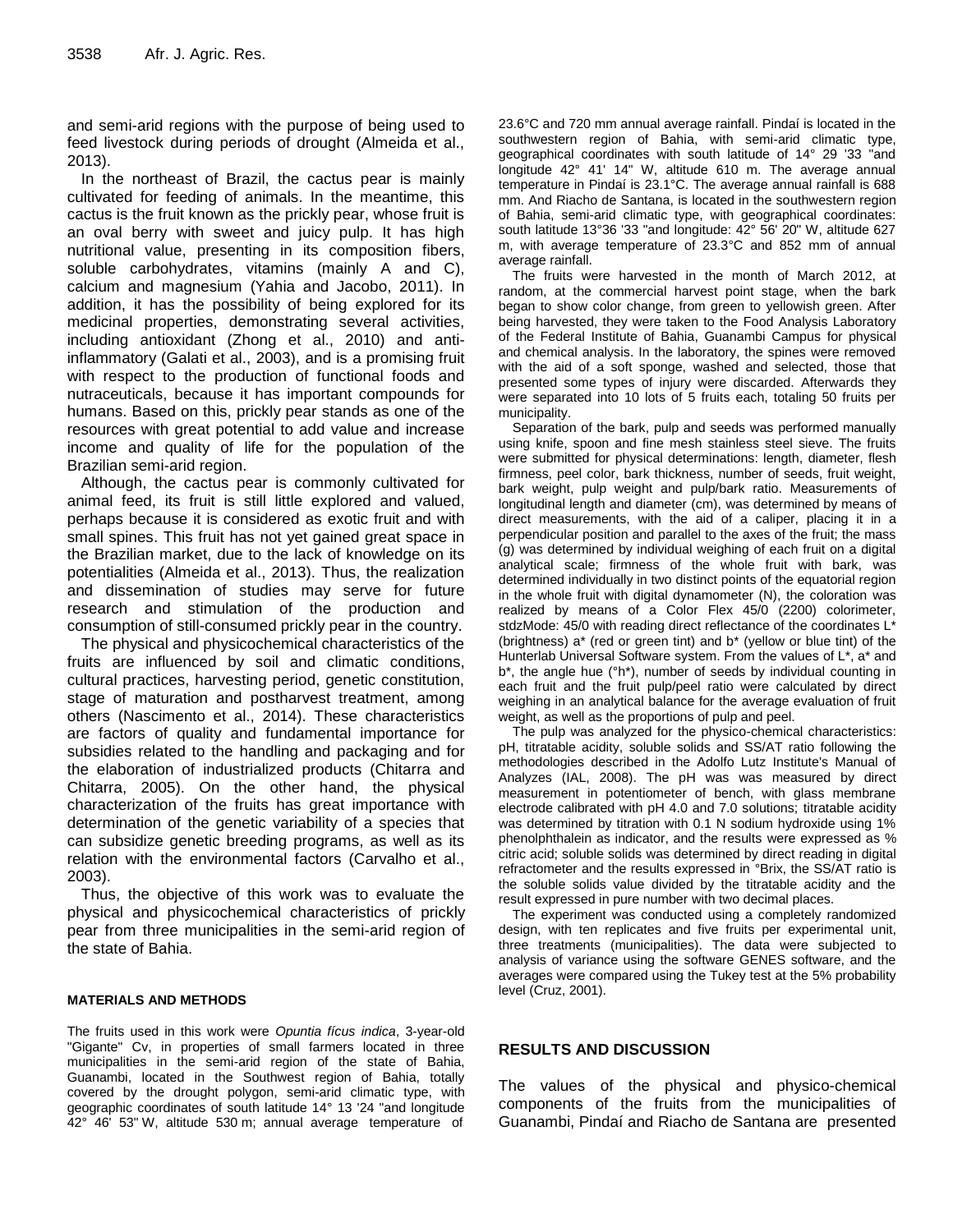| <b>Characteristic</b>  | <b>Municipality</b> |                    |                     | <b>Medium</b> |        |
|------------------------|---------------------|--------------------|---------------------|---------------|--------|
|                        | Guanambi            | Pindaí             | Riacho de Santana   |               | CV (%) |
| Length (cm)            | 9.38 <sup>a</sup>   | $7.65^{\circ}$     | 8.9 <sup>b</sup>    | 8.64          | 7.5    |
| Diameter (cm)          | 5.73 <sup>a</sup>   | 5.83 <sup>a</sup>  | 5.86 <sup>a</sup>   | 5.81          | 7.7    |
| Fruit weight (g)       | $180.68^{b}$        | $143.65^{\circ}$   | $190.43^a$          | 171.59        | 11.5   |
| Pulp weight (g)        | $106.42^a$          | $72.62^c$          | $96.21^{b}$         | 91.75         | 15.4   |
| Shell weight (g)       | $72.52^{b}$         | 68.74 <sup>b</sup> | $86.25^a$           | 75.83         | 16.3   |
| Pulp/shell ratio       | $1.55^a$            | 1.08 <sup>b</sup>  | $1.12^{b}$          | 1.25          | 29.1   |
| Number of seeds        | $308.12^a$          | $277.72^{\circ}$   | 288.24 <sup>b</sup> | 291.36        | 6.3    |
| Shell thickness (cm)   | 0.50 <sup>b</sup>   | $0.55^{ab}$        | 0.57 <sup>a</sup>   | 0.546         | 21.5   |
| Firmness (N)           | $27.29^{a}$         | $27.13^{ab}$       | $26.78^{b}$         | 27.06         | 3.02   |
| Angle HUE <sup>°</sup> | $60.28^{\circ}$     | $80.18^{a}$        | 79.16 <sup>b</sup>  | 73.21         | 2.3    |
| Soluble solids         | $14.19^{a}$         | 7.59 <sup>c</sup>  | $13.33^{b}$         | 11.70         | 6.2    |
| pH                     | 6.02 <sup>a</sup>   | $5.65^{b}$         | 5.08 <sup>c</sup>   | 5.58          | 6.3    |
| Titratable acidity     | $0.241^{b}$         | $0.153^c$          | $1.12^{a}$          | 0.507         | 13.3   |
| <b>Relation SS/AT</b>  | $59.19^{a}$         | $57.83^{a}$        | $11.90^{b}$         | 42.97         | 30.5   |

**Table 1.** Values of the physicochemical analyses of prickly pear from the municipalities of Guanambi, Pindái and Riacho de Santana.

\*Averages followed by the same letter in the rows do not differ from each other by Tukey test at 5% probability.

in Table 1. According to data analysis, it was observed that there was a significant difference in fruit length in the three municipalities evaluated. The fruits from Guanambi presented a 9.38 cm length significantly higher than the values obtained in prickly pear of the other localities: 7.65 (Pindaí) and 8.9 cm (Riacho de Santana). Similar results are demonstrated by Almeida et al. (2013) (9.24 cm) and Silva Junior et al. (2007) (9.18 cm). As for the diameter characteristic, there was no significant difference between the evaluated municipalities, presenting an average of 5.81 cm, this is within the values obtained by Silva Junior et al. (2007) from 4.2 to 5.9 cm, similar to those found by Almeida et al. (2013) (5.73 cm) and higher than that found by Oliveira et al. (2011) (5.1 cm) and Chougui et al. (2013) (4.45 cm).

The fresh fruit weight varied from 143.65 to 190.43 g, the municipality of Riacho de Santana presented the highest fresh fruit weight of 190.43 g, followed by the municipalities of Guanambi (180.68 g) and Pindaí (143.65 g). It is known that several factors can influence the average weight of the fruits, such as irrigation, fertilization, harvesting time, stage of maturation, cultural treatments and climate (Nascimento et al., 2014). This work shows that the region of production had a significant influence on the average weight of the fruits, since the municipalities with the highest annual rainfall presented fruits with higher average weights. As for pulp and bark mass, the municipality of Riacho de Santana also presented higher values than the other municipalities (96.21 g and 86.25, respectively). It is observed that prickly pear have a large amount of pulp when compared with other cactus, and this characteristic may be interesting both for the *in natura* consumption and for processing of the fruit.

The average values found in this work for fresh fruit, pulp and peel (171.59, 91.75 and 75.83 g) were higher than those reported by Almeida et al. (2013) (154.62, 66.49 and 66.19 g, respectively). Such divergences are probably due to differences in the soil-climatic conditions of the growing sites. Brunini et al. (2004) also observed differences in acerola from different growing regions.

The fruit pulp/peel ratio ranged from 1.12 to 1.55, and the highest values were found in fruits from Guanambi. These values are similar to those reported by Rojas et al. (2008) and Chiacchio et al. (2006). Regarding the quantity of seeds, the importance of this component is related to the size of the fruit and therefore, related to the yield and also quality of the product. The number of seeds ranged from 277.72 to 308.12, the fruits from Guanambi had the highest amount of seeds. These values are higher than those found by Almeida (2011) (257).

For thickness of the bark, the values ranged from 0.50 to 0.57 cm, where the fruits from Guanambi presented the lowest values (0.50 cm) and Riana de Santana had 0.57 cm, while the fruits of Pindaí presented intermediate values of 0.55 cm. The thickness of the shell is of great importance in the yield, because the smaller the thickness, the greater the pulp yield of the product. Prickly pear showed firmness values of 26.78, 27.13 and 27.29 N for the municipalities of Riacho de Santana, Pindaí and Guanambi, respectively. The fruits from Guanambi were firmer, proving to be more resistant to the mechanical damages. These results are consistent with those found by Zegbe and Covarrubias (2010) (27.3).

The color of the bark, evaluated through the hue angle, presented significant differences among the evaluated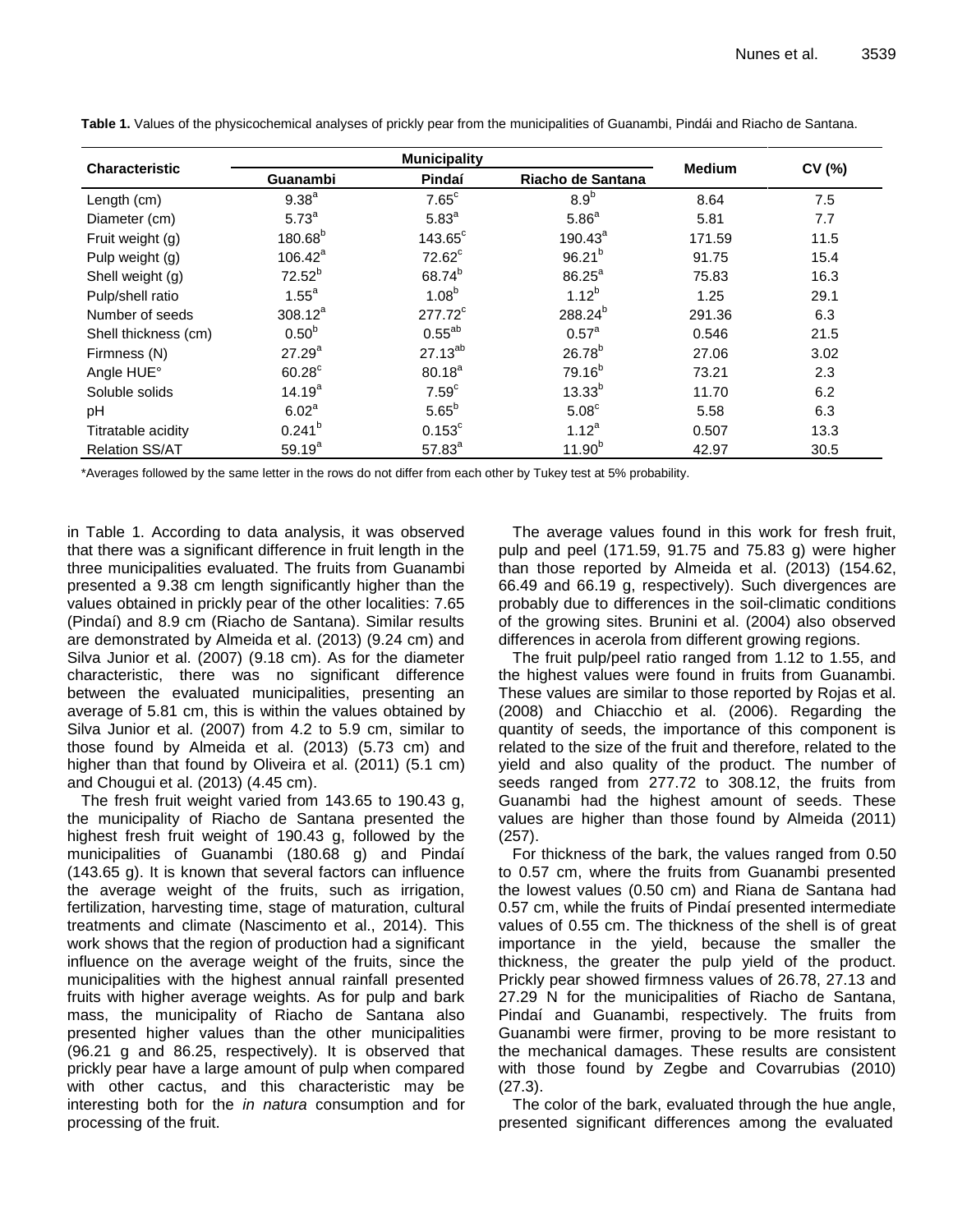municipalities. The fruits from Pindaí and Riacho de Santana had a yellow coloration of 79.16 and 80.18, while fruits harvested in Guanambi showed a reddish orange coloration of 60.28. These differences were probably due to the effect of different environmental conditions. Brito Primo (2008) also observed color differences when evaluating fruits of *Opuntia fícus* indica cv Gigante in different locations in the state of Paraíba.

The soluble solids contents varied between the different localities, ranging from 7.59 to 14.19 °Brix. Fruits harvested in Guanambi present the highest soluble solids contents, differing from other localities. It is shown to be more attractive for *in natura* consumption, because they present a higher content of soluble solids and thus a better palatability. Similar results were found by Brito Primo (2008), evaluating fruits in different locations in the state of Paraíba, and by Chougui et al. (2013), which found values of 12 to 15 °brix in varieties grown in northern Algeria.

The pH and acidity values can be observed to vary from 5.08 to 6.02 and 0.153 to 1.12, respectively. These values make the prickly pear flavored moderately and are well accepted for consumption as fresh fruit since, together with a high soluble solid content, it gives the product a bittersweet flavor. The values of pH and acidity found in this work are consistent with those found by Zegbe and Covarrubias (2010). However, Chougui et al. (2013) verified that prickly pear have high pH (6.2-6.6) and low acidity (0.04 to 0.07%). Almeida et al. (2013), also found low acidity for prickly pear of 0.08 in fruits grown in the state of Bahia.

Evaluating the effect of the place of cultivation on these characteristics, it was verified that the municipality of Guanambi presented the lowest value of acidity and higher pH, proving that there is climatic influence on the physico-chemical characteristics of the fruits. Nascimento et al. (2014) evaluating the physical and physicochemical characteristics of mangabeira fruits also verified significant differences for the values of pH and acidity in the different cultivation sites.

The SS/AT ratio ranged from 11.90 to 59.19, and fruits from the municipalities of Guanambi and Pindaí presented the highest values for the SS/AT ratio (59.19 and 57.83, respectively), while fruits in the municipality of Riacho de Santana presented the lowest values. The SS/AT ratio is widely used as a subjective taste assessment criterion because it expresses the sweetacid balance of foods. It is interesting that this relation presents high values, since it indicates there are more sugars than fruit acids. Thus, the fruits from the municipality of Riacho de Santana contain more acids than sugars.

# **Conclusion**

The physical and physico-chemical characteristics of

prickly pear are strongly influenced by the growing site, especially in relation to color, fruit mass and soluble solids contents. Factors such as genetic variability, edaphoclimatic conditions and crop management may be determinants of the oscillations recorded for the variables studied in the different orchards.

Considering the values found for the different variables studied, prickly pear from the municipalities of Guanambi and Riacho de Santana present commercial properties more fascilitating for *in natura* consumption and agroindustrial use.

## **CONFLICT OF INTERESTS**

The authors have not declared any conflict of interests.

### **ACKNOWLEDGEMENTS**

The authors are grateful to EPAMIG, CAPES and FAPEMIG for granting scholarships.

#### **REFERENCES**

- Almeida J, Peixoto CP, Ledo CAS, Fonseca VJA (2013). Características dos frutos de palma gigante da região semiárida do estado da Bahia. Magistra, Cruz das Almas 25(1):73-79.
- Almeida J (2011). A palma forrageira na região semiárida do estado da Bahia: Diagnostico, crescimento e produtividade. Cruz das Almas, 97f. Tese (Doutor em Fitotecnia) – Faculdade de Ciências Agrárias, Universidade Federal do Recôncavo da Bahia.
- Rojas GG, Alves MA, Souza ACM, Guerra NB (2008). Fruto de palma [*Opuntia fícus-indica (L) Miller*], Cactaceae: morfologia, composição química, fisiologia, índices de colheita e fisiologia pós-colheita. Rev. Iberoam. Tecnol. Postcosecha 9(1):16-25.
- Brito Primo DMB (2008). Fisiologia da maturação e conservação póscolheita de frutos de palma forrageira. 2008. 136 f. Dissertação (Mestrado em Agronomia) - Universidade Federal da Paraíba, Areia.
- Brunini MA, Macedo NB, Coelho CV, Siqueira GF (2004). Caracterização física e química de acerolas provenientes de diferentes regiões de cultivo. Revista Brasileira de Fruticultura 26(3):486-489.
- Carvalho JEU, Nazaré RFR, Oliveira WM (2003). Características físicas e físico-químicas de um tipo de bacuri (*Platonia insignis* Mart.) com rendimento industrial superior. Rev. Bras. Frutic. 25:326-328.
- Chiacchio FPB, Mesquita AS, Santos JR (2006). Palma forrageira: uma oportunidade econômica ainda desperdiçada para o semiárido baiano. Bahia Agríc. 7(3):39-49.
- Chitarra MIF, Chitarra AB (2005). Pós-colheita de frutos e hortaliças: Fisiologia e manuseio. Lavras: ESAL/FAEPE. 320p.
- Chougui N, Louaileche H, Mohedeb S, Mouloudj Y, Hammoui Y, Tamendjari A (2013). Physico-chemical characterisation and antioxidant activity of some *Opuntia ficus-indica* varieties grown in North Algeria. Afr. J. Biotechnol. 12(3):299-307.
- Cruz CD (2001). Programa Genes: Versão Windows; aplicativo computacional em genética e estatística. 2. ed. Viçosa: UFV. 648p. Galati EM, Mondello MR, Giuffrida D, Dugo G, Miceli N, Pergolizzi S, Taviano MF (2003). Chemical Characterization and Biological Effects of Sicilian *Opuntia ficus indica* (L.) Mill. Fruit Juice: Antioxidant and Antiulcerogenic Activity. J. Agric. Food Chem. 51(17):4903-4908.
- Instituto Adolfo Lutz (IAL) (2008). Métodos físico-químicos para análise de alimentos. 4. ed. São Paulo: IAC. 1020p.
- Nascimento RSM, Cardoso JA, Cocozza FDM (2014). Caracterização